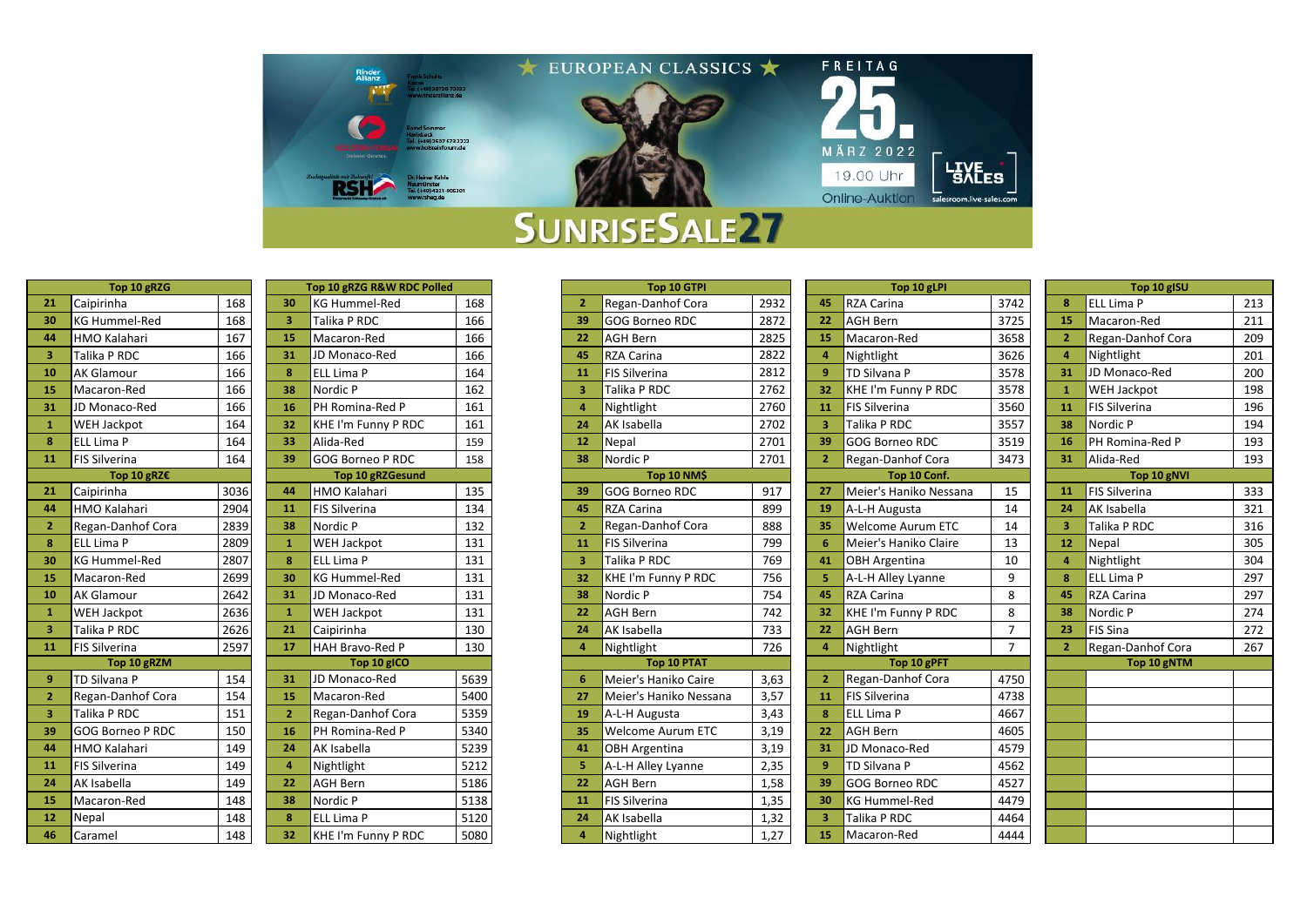

**Kombinierte genomische Zuchtwerte (gZW)\* / Ohne Gewähr / Stand: Februar 2022 Basis Eurogenomics / Quelle: VIT combined genomic proofs / without guarantee / Februrary 2022 based on Eurogenomics / source: VIT**

|              | combined genomic proots / without guarantee / rebrurary 2022 based on Eurogenomics / source. ViT |                   |                     |            |      |            |      |          |      |         |      |            |            |            |            |              |       |
|--------------|--------------------------------------------------------------------------------------------------|-------------------|---------------------|------------|------|------------|------|----------|------|---------|------|------------|------------|------------|------------|--------------|-------|
| Kat-Nr.      | <b>Name</b>                                                                                      | Vater / sire      | MV / mat. grandsire | <b>RZG</b> | RZ€  | <b>RZM</b> | M-kg | $F-%$    | F-kg | $E-%$   | E-kg | <b>RZS</b> | <b>RZE</b> | <b>RZN</b> | <b>RZR</b> | <b>Euter</b> | Fund. |
| $\mathbf{1}$ | <b>WEH Jackpot</b>                                                                               | <b>Nexus</b>      | <b>VH Crown</b>     | 164        | 2636 | 136        | 1284 | 0,14     | 66   | $-0,01$ | 43   | 130        | 127        | 130        | 120        | 125          | 116   |
| -2           | Regan-Danhof Cora                                                                                | Arrozo            | Riveting            | 163        | 2839 | 154        | 2042 | 0,02     | 83   | 0,01    | 71   | 110        | 117        | 128        | 122        | 116          | 104   |
| 3            | Talika P RDC                                                                                     | Foreman           | Simon P             | 166        | 2626 | 151        | 1517 | 0,21     | 83   | 0,11    | 64   | 111        | 133        | 125        | 108        | 124          | 120   |
| 4            | Nightlight                                                                                       | Arrozo            | Hothand             | 162        | 2556 | 142        | 1464 | 0,11     | 70   | 0,02    | 53   | 118        | 131        | 128        | 112        | 121          | 117   |
| 8            | <b>ELL Lima P</b>                                                                                | <b>Nexus</b>      | Chilton             | 164        | 2809 | 143        | 989  | 0,32     | 74   | 0,18    | 53   | 128        | 114        | 130        | 122        | 107          | 111   |
| 9            | TD Silvana P                                                                                     | Star P RDC        | Rafting             | 162        | 2438 | 154        | 1677 | 0,15     | 83   | 0,11    | 70   | 110        | 133        | 116        | 97         | 123          | 112   |
| 10           | <b>AK Glamour</b>                                                                                | Foreman           | Freemax             | 166        | 2642 | 147        | 1771 | 0,05     | 75   | 0       | 61   | 114        | 135        | 128        | 110        | 127          | 110   |
| <b>11</b>    | <b>FIS Silverina</b>                                                                             | Gladius           | Youngster           | 164        | 2597 | 149        | 1045 | 0,37     | 81   | 0,23    | 61   | 115        | 126        | 126        | 107        | 122          | 113   |
| 12           | Nepal                                                                                            | Carenzo           | Timberlake          | 163        | 2550 | 148        | 1930 | 0,01     | 77   | $-0,03$ | 63   | 118        | 135        | 125        | 105        | 130          | 111   |
| -15          | Macaron-Red                                                                                      | Genesis P         | Marlis              | 166        | 2699 | 148        | 1679 | 0,17     | 86   | $-0,01$ | 57   | 119        | 133        | 126        | 115        | 129          | 115   |
| <b>16</b>    | PH Romina-Red P                                                                                  | Augustus P        | Gywer RDC           | 161        | 2274 | 1381       | 1381 | $-0,03$  | 53   | $-0,02$ | 46   | 127        | 140        | 127        | 111        | 131          | 129   |
| <b>17</b>    | <b>HAH Bravo Red P</b>                                                                           | Showy-Red         | <b>Gywer RDC</b>    | 155        | 2239 | 132        | 1404 | $-0,07$  | 50   | $-0,08$ | 41   | 115        | 128        | 124        | 115        | 129          | 114   |
| 21           | Caipirinha                                                                                       | Arrozo            | Greatbov            | 168        | 3036 | 145        | 1813 | 0,06     | 79   | $-0,06$ | 55   | 118        | 116        | 138        | 118        | 115          | 117   |
| 22           | <b>AGH Bern</b>                                                                                  | Manhattan         | <b>Gywer RDC</b>    | <b>160</b> | 2337 | 144        | 934  | 0,4      | 79   | 0,2     | 53   | 120        | 134        | 121        | 107        | 129          | 108   |
| 23           | <b>FIS Sina</b>                                                                                  | Carenzo           | Youngster           | 159        | 2513 | 122        | 1630 | 0,08     | 73   | 0,05    | 61   | 121        | 122        | 129        | 106        | 116          | 110   |
| 24           | AK Isabella                                                                                      | <b>Benicio</b>    | Simon P             | 158        | 2353 | 149        | 1617 | 0,06     | 71   | 0,1     | 67   | 129        | 126        | 123        | 101        | 125          | 106   |
| 30           | <b>KG Hummel-Red</b>                                                                             | Star P RDC        | <b>Gywer RDC</b>    | 168        | 2807 | 144        | 2133 | $-0,29$  | 55   | $-0,09$ | 64   | 126        | 126        | 132        | 114        | 126          | 112   |
| 31           | JD Monaco-Red                                                                                    | Money P           | <b>Gywer RDC</b>    | 166        | 2587 | 139        | 1037 | 0,3      | 72   | 0,1     | 45   | 122        | 141        | 127        | 111        | 136          | 121   |
| 32           | KHE I'm Funny P RDC                                                                              | Sorelio P         | Merryguy            | 161        | 2434 | 144        | 1773 | $\Omega$ | 69   | $-0,03$ | 57   | 120        | 134        | 127        | 104        | 128          | 119   |
| 33           | Alida-Red                                                                                        | Sir-Red           | Salvatore           | 159        | 2372 | 140        | 1479 | 0,09     | 69   | $-0,03$ | 48   | 113        | 138        | 122        | 107        | 123          | 118   |
| 38           | Nordic P                                                                                         | Sinan PP          | Timberlake          | 162        | 2497 | 144        | 1436 | 0,16     | 75   | 0,04    | 53   | 127        | 132        | 127        | 108        | 130          | 111   |
| 39           | <b>GOG Borneo P RDC</b>                                                                          | Matty P RDC       | Solitair P          | 158        | 2464 | 150        | 1080 | 0,41     | 87   | 0,21    | 60   | 115        | 123        | 121        | 104        | 118          | 108   |
| 40           | PrismaGen Gin Tonic PP                                                                           | <b>Star P RDC</b> | Hotspot P           | 153        | 2177 | 142        | 1633 | $-0,09$  | 53   | 0,04    | 60   | 114        | 128        | 123        | 106        | 122          | 115   |
| 44           | HMO Kalahari                                                                                     | Foreman           | Prosperous          | 167        | 2904 | 149        | 1732 | 0,11     | 81   | 0,02    | 61   | 107        | 115        | 129        | 111        | 110          | 110   |
| 45           | <b>RZA Carina</b>                                                                                | Dayne             | Garido              | 161        | 2574 | 146        | 1234 | 0,29     | 80   | 0,13    | 56   | 111        | 122        | 127        | 105        | 120          | 109   |
| 46           | Caramel                                                                                          | Hunting           | Freemax             | 161        | 2267 | 148        | 1703 | 0,02     | 70   | 0,06    | 65   | 112        | 146        | 118        | 104        | 139          | 116   |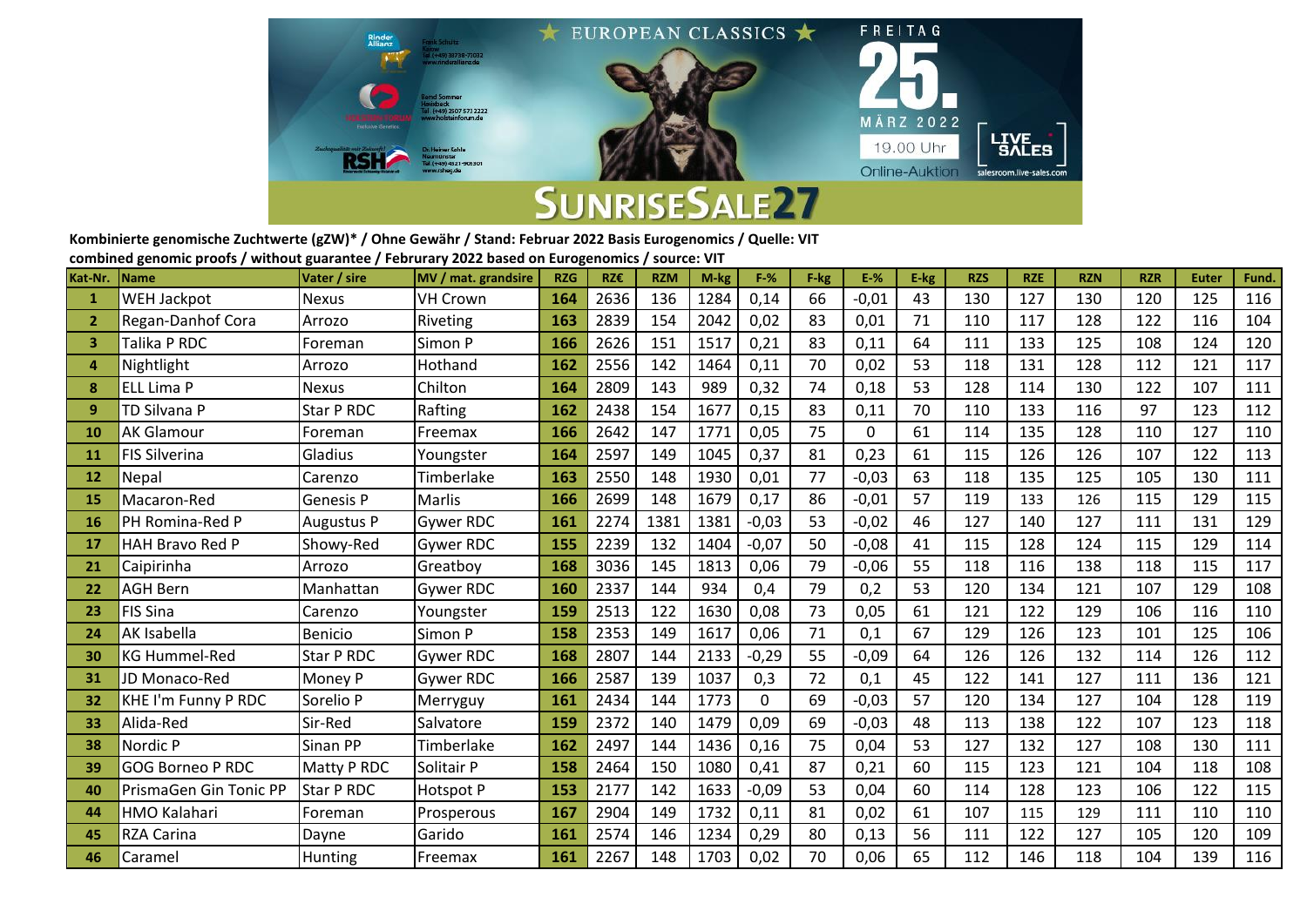#### **Genomische Zuchtwerte HA-USA / Ohne Gewähr / Stand: Februar 2022 / Quelle: Holstein Association**

| Kat-Nr.      | <b>Name</b>                   | Vater / sire | MV / mat. grandsire | <b>TPI</b> | <b>NMS</b> | $M-p$ | $F-%$   | $F-p$ | $E-%$   | E-p | <b>SCS</b> | <b>PL</b> | <b>DPR</b> | <b>PTAT</b> | <b>UDC</b> | FLC: |
|--------------|-------------------------------|--------------|---------------------|------------|------------|-------|---------|-------|---------|-----|------------|-----------|------------|-------------|------------|------|
| $\mathbf{2}$ | Regan-Danhof Cora             | Renegade     | Riveting            | 2932       | 888        | 1740  | 0,01    | 69    | 0,03    | 63  | 2,7        | 5,7       | 1,8        | 1,12        | 1,38       | 1,11 |
| 3            | Talika P RDC                  | Foreman      | Simon P             | 2762       | 769        | 859   | 0,16    | 78    | 0,09    | 54  | 2,85       | 4,5       | $-1,1$     | 0,81        | 0,93       | 0,91 |
| 4            | Nightlight                    | Arrozo       | Hothand             | 2760       | 726        | 926   | 0,08    | 59    | 0,05    | 44  | 2,72       | 5,4       | 0,8        | 1,27        | 1,38       | 1,19 |
| 5.           | A-L-H Alley Lyanne            | Alleyoop     | Doorman             | 2146       | $-10$      | 321   | 0,01    | 15    | 0,01    | 14  | 2,82       | $-0,4$    | $-3,3$     | 2,35        | 1,56       | 1,03 |
| 6.           | Meier's Haniko Claire         | Haniko       | Undenied            | 2444       | 249        | 718   | 0,09    | 54    | 0,02    | 29  | 3,16       | $-1$      | $-3,8$     | 3,63        | 2,68       | 0,77 |
| 9            | TD Silvana P                  | Star P RDC   | Rafting             | 2690       | 661        | 1330  | 0,04    | 64    | 0,06    | 59  | 2,8        | 3,2       | $-1,1$     | 1,12        | 1,21       | 0,66 |
| 11           | <b>FIS Silverina</b>          | Gladius      | Youngster           | 2812       | 799        | 881   | 0,13    | 71    | 0,11    | 59  | 2,73       | 5         | $-0,6$     | 1,35        | 1,67       | 0,37 |
| 12           | Nepal                         | Carenzo      | Timberlake          | 2701       | 690        | 1537  | 0,03    | 69    | 0,02    | 55  | 2,87       | 4,6       | $-1,4$     | 1,2         | 1,5        | 0,35 |
| 17           | HAH Bravo-Red P               | Showy-Red    | Gywer RDC           | 2421       | 487        | 697   | 0,01    | 31    | 0,02    | 26  | 2,85       | 4,10      | 1,7        | 0,27        | 0,3        | 0,09 |
| 19           | A-L-H Augusta                 | Unix Select  | King Doc            | 2480       | 216        | 275   | 0,1     | 39    | 0,04    | 21  | 3,02       | 1,5       | $-1,6$     | 3,43        | 2,77       | 1,6  |
| 22           | <b>AGH Bern</b>               | Manhattan    | <b>Gywer RDC</b>    | 2825       | 742        | 820   | 0,16    | 79    | 0,07    | 47  | 2,74       | 4,4       | 0,4        | 1,58        | 1,5        | 0,47 |
| 23           | <b>FIS Sina</b>               | Carenzo      | Youngster           | 2579       | 609        | 958   | 0,08    | 59    | 0,05    | 45  | 2,79       | 3,7       | $-0,2$     | 0,2         | 0,67       | 0,35 |
| 24           | AK Isabella                   | Benicio      | Simon P             | 2702       | 733        | 1212  | 0,04    | 58    | 0,07    | 59  | 2,69       | 3,7       | $-1,6$     | 1,32        | 1,48       | 0,18 |
| 27           | Meier's Haniko Nessana        | Haniko       | Sandstorm           | 2329       | 133        | 195   | 0,12    | 40    | 0       |     | 2,99       | 0,3       | $-3,9$     | 3,57        | 3,28       | 1,52 |
| 32           | KHE I'm Funny P RDC           | Sorelio P    | Merryguy            | 2692       | 756        | 1519  | 0       | 57    | 0,01    | 50  | 2,66       | 5,2       | $-1,2$     | 0,89        | 1,08       | 1,01 |
| 35           | <b>Welcome Aurum ETC</b>      | Crushabull   | Avalanche           |            |            |       |         |       |         |     |            |           |            | 3,19        |            |      |
| 38           | Nordic P                      | Sinan PP     | Timberlake          | 2701       | 754        | 1230  | 0,05    | 63    | 0,05    | 52  | 2,67       | 5,1       | $-1,6$     | 1,02        | 1,37       | 0,11 |
| 39           | <b>GOG Borneo RDC</b>         | Matty P RDC  | Solitair P          | 2872       | 917        | 1123  | 0,15    | 86    | 0,08    | 58  | 2,72       | 5         | $-1,2$     | 1,22        | 0,87       | 0,89 |
| 41           | <b>OBH Mirand Argentina P</b> | Mirand PP    | Doorman             | 2156       | -6         | 701   | $-0,12$ | $-7$  | $-0,02$ | 17  | 2,95       | 0,2       | $-1,8$     | 3,19        | 1,89       | 0,88 |
| 45           | <b>RZA Carina</b>             | Dayne        | Garido              | 2822       | 899        | 1094  | 0,11    | 74    | 0,07    | 53  | 2,6        | 6,6       | $-0,5$     | 0,4         | 0,93       | 0,37 |

**genomic proofs HA-USA / without guarantee / February 2022 / source: Holstein Association**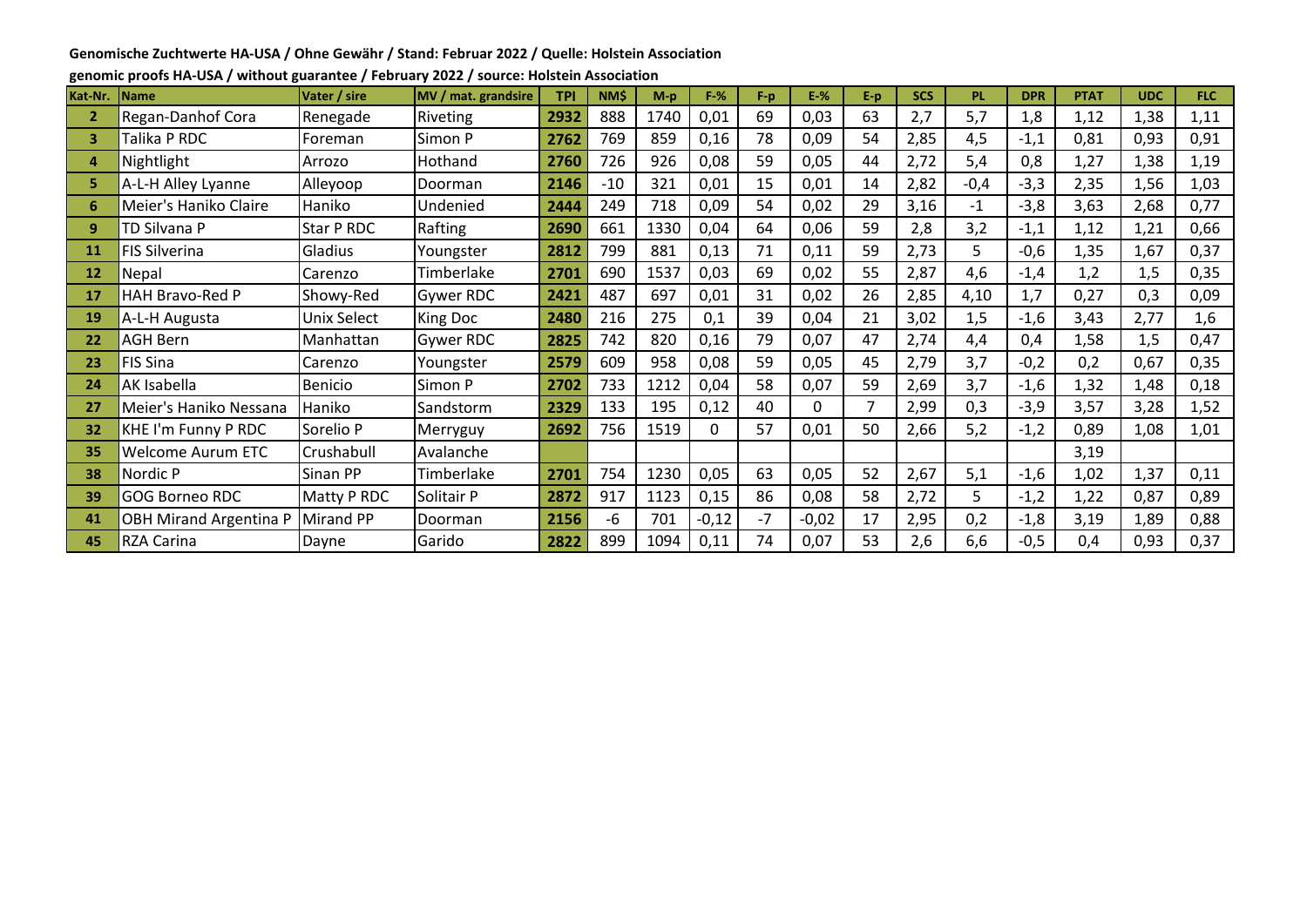**Genomische Zuchtwerte CAN / Ohne Gewähr / Stand: Februar 2022 / Quelle: Canadian Dairy Network**

| Kat-Nr.        | <b>Name</b>              | Vater / sire             | MV / mat. grandsire | LPI  | Pro\$ | M-kg  | $F-%$   | F-kg  | $E-%$   | E-kg | Conf.          | <b>MS</b>      | F&L            | <b>Herd L</b> | <b>SCS</b> |
|----------------|--------------------------|--------------------------|---------------------|------|-------|-------|---------|-------|---------|------|----------------|----------------|----------------|---------------|------------|
| $\mathbf{1}$   | <b>WEH Jackpot</b>       | <b>Nexus</b>             | <b>VH Crown</b>     | 3465 | 3448  | 1946  | 0,09    | 88    | 0,1     | 76   | 3              | 5              | 3              | 111           | 106        |
| $\overline{2}$ | Regan-Danhof Cora        | Renegade                 | Riveting            | 3473 | 3334  | 2033  | 0,09    | 89    | 0,18    | 89   | 1              | $\overline{2}$ | 3              | 108           | 106        |
| 3              | Talika P RDC             | Foreman                  | Simon P             | 3557 | 3427  | 1167  | 0,46    | 100   | 0,36    | 82   | 4              | 5              | 6              | 109           | 107        |
| 4              | Nightlight               | Arrozo                   | Hothand             | 3626 | 3442  | 1505  | 0,37    | 99    | 0,22    | 76   | 7              | 6              | 9              | 109           | 107        |
| 5              | A-L-H Alley Lyanne       | Alleyoop                 | Doorman             | 2754 | 1022  | 681   | $-0,07$ | 18    | 0,02    | 26   | 9              | $\overline{7}$ | $\overline{7}$ | 99            | 103        |
| 6              | Meier's Haniko Claire    | Haniko                   | Undenied            | 3030 | 1622  | 640   | 0,32    | 62    | 0,11    | 36   | 13             | 10             | $\overline{7}$ | 99            | 96         |
| 9              | TD Silvana P             | Star P RDC               | Rafting             | 3578 | 3592  | 2049  | 0,26    | 109   | 0,3     | 104  | 6              | 7              | 4              | 108           | 104        |
| 11             | <b>FIS Silverina</b>     | Gladius                  | Youngster           | 3560 | 3246  | 1436  | 0,37    | 97    | 0,36    | 90   | 5              | $\overline{7}$ | 3              | 108           | 107        |
| 12             | Nepal                    | Carenzo                  | Timberlake          | 3347 | 3172  | 2266  | 0,06    | 97    | 0,11    | 89   | 4              | 4              | 3              | 107           | 104        |
| 15             | Macaron-Red              | <b>Genesis P</b>         | Marlis              | 3658 | 3512  | 1651  | 0,31    | 99    | 0,17    | 76   | 6              | $\overline{7}$ | 6              | 111           | 107        |
| 16             | PH Romina-Red P          | Augustus P Red Gywer RDC |                     | 3460 | 3179  | 1848  | $-0,12$ | 59    | 0,09    | 73   | 6              | 6              | 9              | 112           | 109        |
| 17             | HAH Bravo-Red P          | Showy-Red                | <b>Gywer RDC</b>    | 3173 | 2324  | 1161  | 0,08    | 55    | 0,07    | 48   | 4              | 3              | 8              | 109           | 104        |
| 19             | A-L-H Augusta            | <b>Unix Select</b>       | <b>King Doc</b>     | 3095 | 1825  | 295   | 0,28    | 42    | 0,2     | 32   | 14             | 12             | 12             | 102           | 99         |
| 22             | <b>AGH Bern</b>          | Manhattan                | <b>Gywer RDC</b>    | 3725 | 3673  | 1479  | 0,38    | 104   | 0,27    | 83   | 7              | 6              | 6              | 110           | 109        |
| 23             | FIS Sina                 | Carenzo                  | Youngster           | 3320 | 2994  | 1719  | 0,17    | 88    | 0,19    | 80   | $\overline{2}$ | 3              | $\overline{3}$ | 108           | 104        |
| 24             | AK Isabella              | Benicio                  | Simon P             | 3436 | 3329  | 1853  | 0,1     | 86    | 0,26    | 95   | 5              | 7              | $\overline{2}$ | 108           | 106        |
| 27             | Meier's Haniko Nessana   | Haniko                   | Sandstorm           | 2839 | 1014  | 475   | 0,2     | 42    | $-0,02$ | 15   | 15             | 11             | 8              | 97            | 97         |
| 30             | <b>KG Hummel-Red</b>     | Star P RDC               | <b>Gywer RDC</b>    | 3194 | 2529  | 1253  | 0,13    | 64    | 0,18    | 62   | 4              | 5              | 4              | 107           | 105        |
| 31             | JD Monaco-Red            | Money P                  | <b>Gywer RDC</b>    | 3441 | 3018  | 731   | 0,46    | 81    | 0,3     | 59   | 6              | 8              | $\overline{7}$ | 111           | 106        |
| 32             | KHE I'm Funny P RDC      | Sorelio P                | Merryguy            | 3578 | 3463  | 2227  | $-0,1$  | 75    | 0,05    | 79   | 8              | 10             | 8              | 112           | 110        |
| 35             | <b>Welcome Aurum ETC</b> | Crushabull               | Avalanche           | 2761 | 888   | $-89$ | $-0,05$ | $-9$  | $-0,02$ | $-6$ | 14             | 12             | 13             | 102           | 102        |
| 38             | Nordic P                 | Sinan PP                 | Timberlake          | 3431 | 3236  | 1793  | 0,12    | 84    | 0,17    | 79   | 6              | 6              | 5              | 110           | 107        |
| 39             | <b>GOG Borneo RDC</b>    | Matty P RDC              | Solitair P          | 3519 | 3557  | 1686  | 0,35    | 105   | 0,29    | 90   | 3              | 6              | 3              | 109           | 106        |
| 41             | <b>OBH Argentina</b>     | <b>Mirand PP</b>         | Doorman             | 2538 | 204   | 300   | $-0,29$ | $-22$ | $-0,06$ | 3    | 10             | $\overline{7}$ | 5              | 100           | 100        |
| 44             | <b>HMO Kalahari</b>      | Foreman                  | Prosperous          | 3446 | 3403  | 1968  | 0,2     | 101   | 0,19    | 89   | 3              | 3              | 3              | 110           | 106        |
| 45             | <b>RZA Carina</b>        | Dayne                    | Garido              | 3742 | 3919  | 1998  | 0,33    | 113   | 0,23    | 95   | 8              | 6              | 8              | 112           | 108        |

# **genomic proofs CAN / without guarantee / February 2022 / source: Canadian Dairy Network**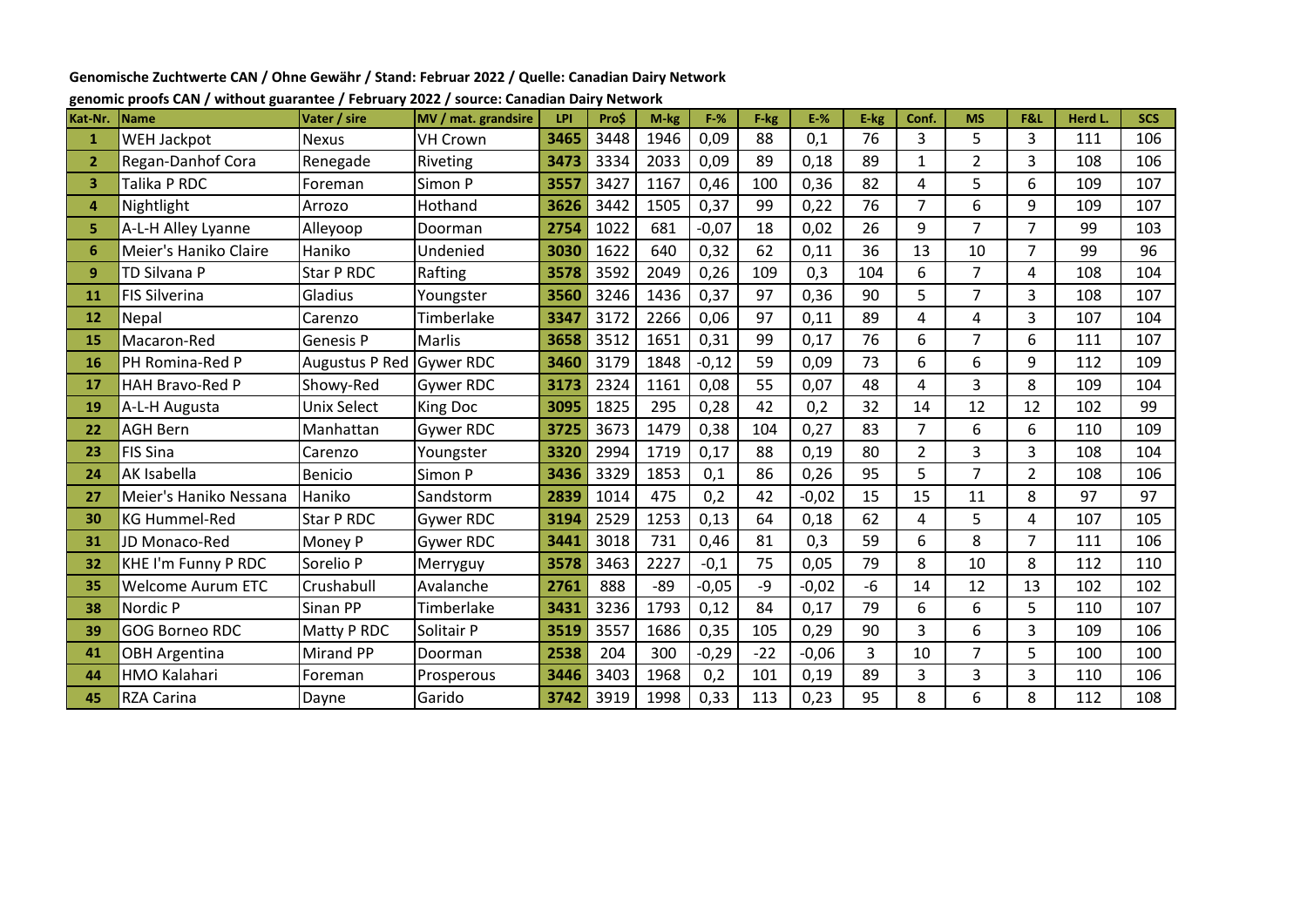## **Genomische Zuchtwerte IT / Ohne Gewähr / Stand: Februar 2022 / Quelle: ANAFI**

#### **genomic proofs IT / without guarantee / February 2022 / source: ANAFI**

| Kat-Nr.        | <b>Name</b>            | Vater / sire      | MV / mat. grandsire | <b>PFT</b> | <b>IES</b> | M-kg | $F-%$   | F-kg | $E-%$   | E-kg | <b>Tipo</b> | <b>ICM</b>     | F&L  | <b>SCS</b> | Longev | <b>Fertility</b> |
|----------------|------------------------|-------------------|---------------------|------------|------------|------|---------|------|---------|------|-------------|----------------|------|------------|--------|------------------|
| 1              | WEH Jackpot            | <b>Nexus</b>      | <b>VH Crown</b>     | 4373       | 1343       | 1877 | 0,11    | 87   | 0,1     | 75   | 0,7         | 1,19           | 1,16 | 110        | 119    | 108              |
| $\overline{2}$ | Regan-Danhof Cora      | Arrozo            | Riveting            | 4750       | 1374       | 1969 | 0,06    | 84   | 0,18    | 86   | 0,98        | 1,85           | 1,42 | 107        | 116    | 113              |
| з              | Talika P RDC           | Foreman           | Simon P             | 4464       | 1266       | 1168 | 0,35    | 83   | 0,29    | 70   | 1,37        | 2,1            | 2,80 | 108        | 118    | 107              |
| Δ              | Nightlight             | Arrozo            | Hothand             | 4384       | 1256       | 1410 | 0,19    | 77   | 0,18    | 67   | 1,29        | 1,94           | 3,32 | 110        | 118    | 107              |
| 6              | Meier's Haniko Claire  | Haniko            | Undenied            | 3212       | 235        | 936  | 0,21    | 60   | 0,1     | 42   | 3,46        | 3,86           | 1,11 | 96         | 103    | 96               |
| 8              | ELL Lima P             | <b>Nexus</b>      | Chilton             | 4667       | 1494       | 1240 | 0,46    | 102  | 0,3     | 77   | 0,49        | 0,8            | 1,3  | 116        | 120    | 109              |
| 9              | TD Silvana P           | Star P RDC        | Rafting             | 4562       | 1237       | 1888 | 0,2     | 97   | 0,26    | 94   | 1,36        | 1,91           | 2,27 | 105        | 115    | 103              |
| 11             | <b>FIS Silverina</b>   | Gladius           | Youngster           | 4738       | 1307       | 1437 | 0,4     | 95   | 0,36    | 88   | 1,89        | 2,97           | 2,23 | 108        | 118    | 103              |
| 12             | Nepal                  | Carenzo           | Timberlake          | 4396       | 1200       | 2090 | 0,06    | 87   | 0,08    | 82   | 1,77        | 2,58           | 2,64 | 105        | 118    | 102              |
| 15             | Macaron-Red            | Genesis P         | Marlis              | 4444       | 1300       | 1618 | 0,34    | 100  | 0,11    | 66   | 1,22        | 2,13           | 1,87 | 110        | 121    | 108              |
| 16             | PH Romina-Red P        | Augustus          | Gywer RDC           | 4350       | 1255       | 1327 | 0,04    | 59   | 0,1     | 58   | 1,51        | 1,98           | 4,48 | 112        | 122    | 107              |
| 17             | HAH Bravo-Red P        | Showy-Red         | <b>Gywer RDC</b>    | 3666       | 877        | 1119 | 0,07    | 51   | 0,05    | 44   | 1,02        | 2,04           | 1,72 | 105        | 114    | 106              |
| 22             | <b>AGH Bern</b>        | Manhattan         | <b>Gywer RDC</b>    | 4605       | 1296       | 1254 | 0,47    | 104  | 0,27    | 74   | 1,7         | 2,09           | 1,25 | 107        | 118    | 109              |
| 23             | <b>FIS Sina</b>        | Carenzo           | Youngster           | 4355       | 1208       | 1619 | 0,18    | 84   | 0,15    | 72   | 1,35        | 2,18           | 2,45 | 108        | 118    | 105              |
| 24             | AK Isabella            | <b>Benicio</b>    | Simon P             | 4347       | 1181       | 1734 | 0,24    | 89   | 0,25    | 86   | 1,43        | 2,4            | 1,7  | 109        | 116    | 99               |
| 27             | Meier's Haniko Nessana | Haniko            | Sandstorm           | 2585       | $-128$     | 336  | 0,3     | 48   | $-0,03$ | 6    | 3,3         | 3,65           | 2,8  | 100        | 99     | 94               |
| 30             | <b>KG Hummel-Red</b>   | Star P RDC        | Gywer RDC           | 4479       | 1322       | 2218 | $-0,2$  | 62   | 0,09    | 85   | 1,18        | 1,7            | 2,66 | 112        | 121    | 106              |
| 31             | JD Monaco-Red          | Money P           | Gywer RDC           | 4579       | 1320       | 1125 | 0,36    | 82   | 0,28    | 68   | 1,82        | 3,01           | 4,42 | 111        | 121    | 105              |
| 32             | KHE I'm Funny P RDC    | Sorelio P         | Merryguy            | 4103       | 1213       | 1909 | $-0,08$ | 60   | 0,03    | 66   | 1,61        | 2,46           | 2,83 | 110        | 124    | 101              |
| 33             | Alida-Red              | Sir-Red           | Salvatore           | 3640       | 865        | 1197 | 0,07    | 49   | 0,08    | 50   | 1,43        | 1,7            | 2,5  | 105        | 114    | 103              |
| 38             | Nordic P               | Sinan PP          | Timberlake          | 4339       | 1172       | 1822 | 0,1     | 74   | 0,13    | 74   | 2,09        | 2,73           | 2,95 | 112        | 119    | 101              |
| 39             | <b>GOG Borneo RDC</b>  | Matty P RDC       | Solitair P          | 4527       | 1293       | 1603 | 0,39    | 104  | 0,28    | 87   | 1,03        | 1,5            | 2,02 | 109        | 118    | 102              |
| 40             | PrismaGen Gin Tonic PP | <b>Star P RDC</b> | <b>Hotspot P</b>    | 4048       | 1105       | 1610 | $-0,06$ | 58   | 0,19    | 76   | 1,02        | 1,2            | 2,5  | 106        | 117    | 103              |
| 44             | <b>HMO Kalahari</b>    | Foreman           | Prosperous          | 4186       | 1314       | 1898 | 0,15    | 91   | 0,12    | 78   | 0,74        | 1,06           | 1,61 | 107        | 123    | 101              |
| 45             | <b>RZA Carina</b>      | Dayne             | Garido              | 4328       | 1335       | 1542 | 0,31    | 94   | 0,22    | 76   | 1,03        | $\overline{2}$ | 1,75 | 111        | 125    | 101              |
| 46             | Caramel                | Hunting           | Freemax             | 4199       | 968        | 1733 | 0,06    | 70   | 0,18    | 79   | 2,41        | 3,1            | 3,3  | 102        | 111    | 101              |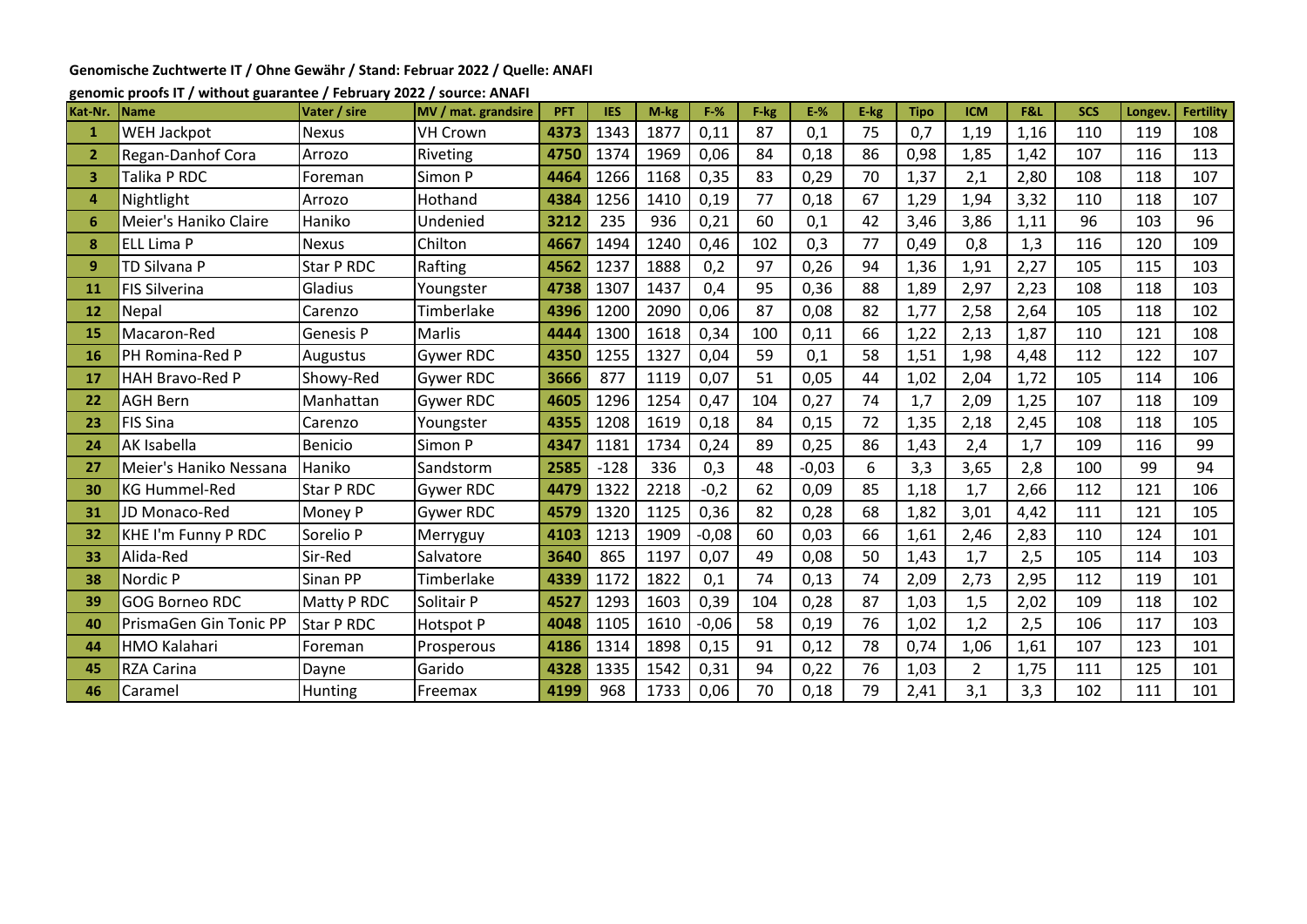| Genomische Zuchtwerte NL (Basis Schwarzbunt) / Ohne Gewähr / Stand: Februar 2022 / Quelle: CRV |
|------------------------------------------------------------------------------------------------|
| genomic proofs NL (B&W base)/ without guarantee / February 2022 / source: CRV                  |

| Kat-Nr. | <b>Name</b>            | Vater / sire      | MV / mat. grandsire | <b>NVI</b> | M-kg | $F-%$   | F-kg | $E-%$   | E-kg | <b>Total</b> | <b>UDC</b> | F&L | Lgv | <b>Mas</b> | Fer | <b>Ce</b> |
|---------|------------------------|-------------------|---------------------|------------|------|---------|------|---------|------|--------------|------------|-----|-----|------------|-----|-----------|
|         | WEH Jackpot            | Peak Nexus        | <b>VH Crown</b>     | 240        | 1506 | $-0,05$ | 58   | $-0,06$ | 46   | 104          | 108        | 100 | 550 | 104        | 104 | 101       |
|         | Regan-Danhof Cora      | Arrozo            | <b>Riveting</b>     | 267        | 2138 | $-0,15$ | 74   | $-0,03$ | 71   | 101          | 107        | 95  | 592 | 105        | 105 | 106       |
| 3       | Talika P RDC           | Foreman           | Simon P             | 316        | 1592 | 0,08    | 76   | 0,09    | 64   | 106          | 110        | 102 | 689 | 105        | 106 | 107       |
| 4       | Nightlight             | Arrozo            | Altahothand         | 304        | 1534 | 0,09    | 75   | 0,04    | 57   | 106          | 111        | 101 | 629 | 104        | 104 | 101       |
| 8       | ELL Lima P             | Peak Nexus        | Chilton             | 297        | 1213 | 0,32    | 83   | 0,17    | 59   | 103          | 103        | 99  | 666 | 107        | 106 | 100       |
| 9       | TD Silvana P           | Star P RDC        | Rafting             | 239        | 1870 | 0,04    | 83   | 0,13    | 79   | 104          | 108        | 98  | 439 | 103        | 100 | 98        |
| 11      | <b>FIS Silverina</b>   | Gladius           | Youngster           | 333        | 1810 | 0,05    | 82   | 0,17    | 80   | 103          | 101        | 98  | 676 | 105        | 105 | 103       |
| 12      | Nepal                  | Carenzo           | Timberlake          | 305        | 1961 | $-0,08$ | 75   | 0,04    | 72   | 109          | 114        | 101 | 732 | 104        | 103 | 103       |
| 15      | Macaron-Red            | <b>Genesis P</b>  | Solitair P          | 260        | 2236 | $-0,1$  | 89   | $-0,12$ | 67   | 108          | 114        | 96  | 473 | 103        | 104 | 103       |
| 23      | FIS Sina               | Carenzo           | Youngster           | 272        | 1798 | $-0,09$ | 66   | $-0,06$ | 56   | 105          | 110        | 101 | 669 | 106        | 104 | 100       |
| 24      | AK Isabella            | <b>Benicio</b>    | Simon P             | 321        | 2347 | $-0,07$ | 0,05 | 92      | 87   | 104          | 111        | 97  | 676 | 104        | 101 | 99        |
| 33      | Alida-Red              | Sir-Red           | Salvatore           | 238        | 1680 | $-0,2$  | 55   | $-0,12$ | 48   | 107          | 107        | 102 | 609 | 103        | 105 | 106       |
| 38      | Nordic P               | Sinan PP          | Timberlake          | 274        | 1610 | 0,04    | 73   | 0       | 56   | 106          | 114        | 97  | 648 | 105        | 102 | 104       |
| 40      | PrismaGen Gin Tonic PP | <b>Star P RDC</b> | Hotspot P           | 236        | 1952 | $-0,29$ | 52   | 0,04    | 72   | 103          | 109        | 99  | 494 | 100        | 101 | 105       |
| 45      | <b>RZA Carina</b>      | Peak Dayne        | Garido              | 297        | 1360 | 0,3     | 88   | 0,19    | 67   | 104          | 109        | 99  | 741 | 106        | 102 | 98        |
| 46      | Caramel                | <b>Hunting</b>    | Freemax             | 225        | 1736 | $-0,15$ | 58   | 0       | 60   | 109          | 113        | 100 | 453 | 101        | 103 | 98        |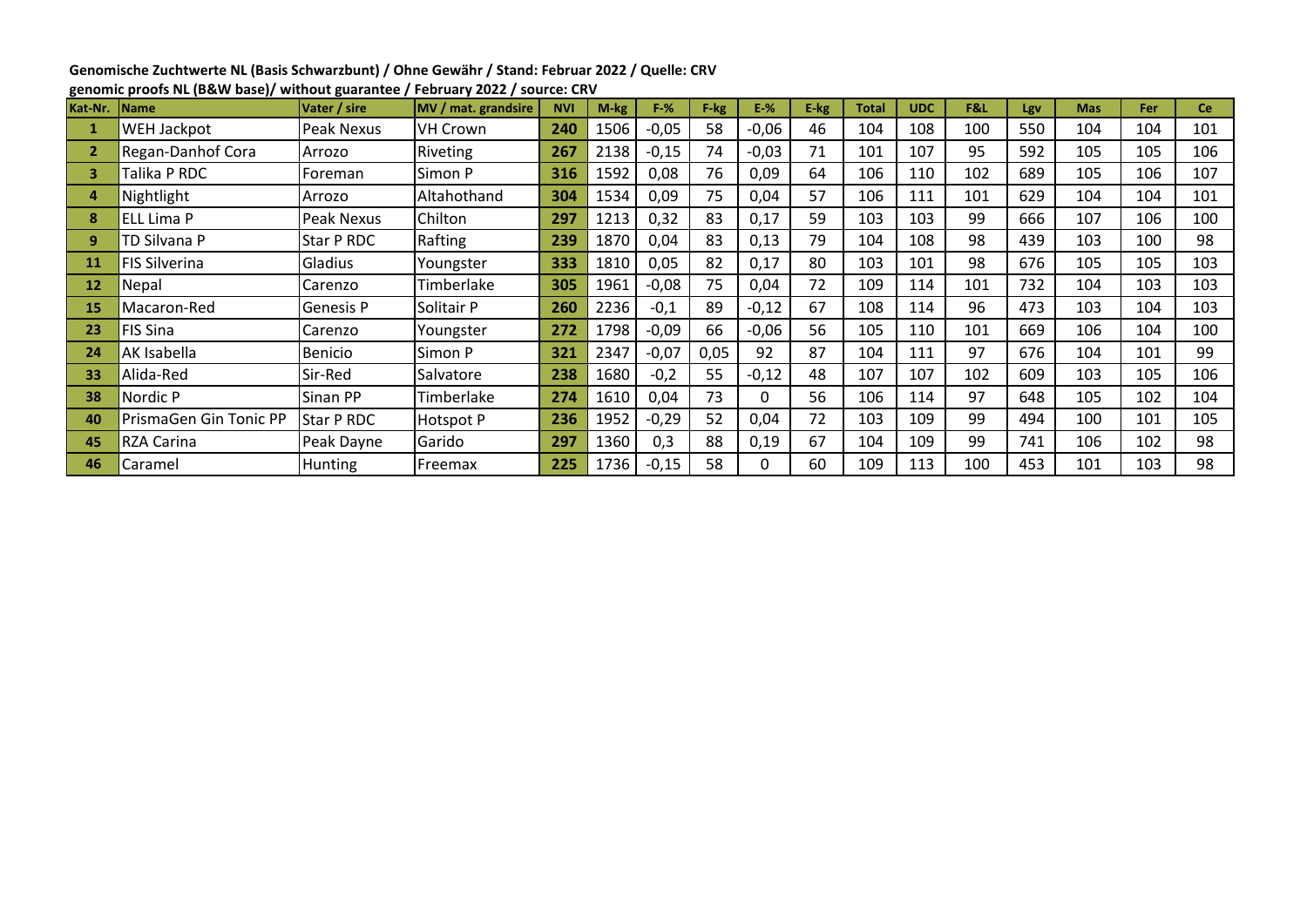## **Genomische Zuchtwerte FR / Ohne Gewähr / Stand: Februar 2022 / Quelle: INRA-CTIG**

|                | denomische Zuchtwerte FK / Onne dewani / Stand. Februar 2022 / Quelle. INKA-CTIG |                |                     |            |        |       |      |        |      |           |                |           |            |                |
|----------------|----------------------------------------------------------------------------------|----------------|---------------------|------------|--------|-------|------|--------|------|-----------|----------------|-----------|------------|----------------|
|                | genomic proofs FR / without guarantee / February 2022 / source: INRA-CTIG        |                |                     |            |        |       |      |        |      |           |                |           |            |                |
| Kat-Nr.        | <b>Name</b>                                                                      | Vater / sire   | MV / mat. grandsire | <b>ISU</b> | $M-kg$ | $F-%$ | F-kg | $E-$ % | E-kg | <b>MO</b> | <b>MA</b>      | <b>ME</b> | <b>CEL</b> | <b>LGF</b>     |
| $\mathbf{1}$   | <b>WEH Jackpot</b>                                                               | Peak Nexus     | <b>VH Crown</b>     | 198        | 1475   | 0,4   | 68   | 0,4    | 38   | 2,4       | 1,6            | 1,1       | 2,2        | 2,4            |
| $\overline{2}$ | Regan-Danhof Cora                                                                | Arrozo         | Riveting            | 209        | 2035   | 1,5   | 94   | 1,2    | 71   | 1,5       | 1,5            | 0,8       | 1,3        | 1,6            |
| 4              | Nightlight                                                                       | Arrozo         | Altahothand         | 201        | 1179   | 3,1   | 76   | 0,7    | 41   | 3,2       | 2,6            | 1,4       | 1,4        | 1,9            |
| 8              | <b>ELL Lima P</b>                                                                | <b>Nexus</b>   | Chilton             | 213        | 1208   | 4     | 73   | 2,3    | 48   | 1,6       | $\mathbf{1}$   | 0,7       | 2,2        | 2,2            |
| 9              | TD Silvana P                                                                     | Star P RDC     | Rafting             | <b>190</b> | 1295   | 3,7   | 88   | 2,4    | 66   | 3,2       | 1,2            | 2,5       | 0,7        | 0,9            |
| 11             | <b>FIS Silverina</b>                                                             | Gladius        | Youngster           | 196        | 635    | 4,7   | 69   | 4,1    | 57   | 1,4       | 1,4            | 0,8       | 1,3        | 1,5            |
| 12             | Nepal                                                                            | Carenzo        | Timberlake          | 189        | 1581   | 1,6   | 76   | 0,6    | 53   | 2,3       | 1,7            | 1,4       | 1,1        | 1,9            |
| 15             | Macaron-Red                                                                      | Genesis P      | <b>Marlis</b>       | 211        | 1379   | 3,2   | 84   | 0,3    | 53   | 2,6       | 1,2            | 0,7       | 1,8        | 1,9            |
| 16             | PH Romina-Red P                                                                  | Augustus       | Gywer RDC           | 193        | 868    | 0,8   | 61   | 1      | 39   | 3         | 2,3            | 1,6       | 1,8        | $\overline{2}$ |
| 22             | <b>AGH Bern</b>                                                                  | Manhattan      | Gywer RDC           | 203        | 1233   | 5,9   | 90   | 2,6    | 59   | 1,9       | 0,6            | 2,1       | 1,2        | 1,9            |
| 23             | FIS Sina                                                                         | Carenzo        | Youngster           | 186        | 1253   | 2     | 71   | 1,6    | 45   | 1,8       | 1,2            | 1,2       | 1,7        | 2,3            |
| 24             | AK Isabella                                                                      | <b>Benicio</b> | Simon P             | 179        | 1435   | 0,3   | 64   | 1,8    | 52   | 1,8       | 2,4            | 0,3       | 1,4        | 1,2            |
| 31             | JD Monaco-Red                                                                    | Money P        | Gywer RDC           | 200        | 316    | 6,9   | 71   | 3,3    | 30   | 3,2       | $\overline{2}$ | 2,5       | 1,6        | 2,5            |
| 33             | Alida-Red                                                                        | Sir-Red        | Salvatore           | 193        | 1034   | 1,9   | 51   | 1,1    | 42   | 2,3       | 1,5            | 1,4       | 1,1        | 1,8            |

 Nordic P Sinan PP Timberlake **194** 1218 3,2 83 0,8 41 2,1 2,1 0,8 2,1 2,4 GOG Borneo RDC Matty P RDC Solitair P **192** 1067 6,4 87 3,5 55 2,4 1 2,1 0,8 1,2 HMO Kalahari Foreman Prosperous **192** 1664 2,4 84 1,5 60 0,8 0,4 0,2 0,4 1,7 RZA Carina Peak Dayne Garido **191** 1500 5,1 98 2,5 67 2,3 1,5 1,4 0,4 1,8